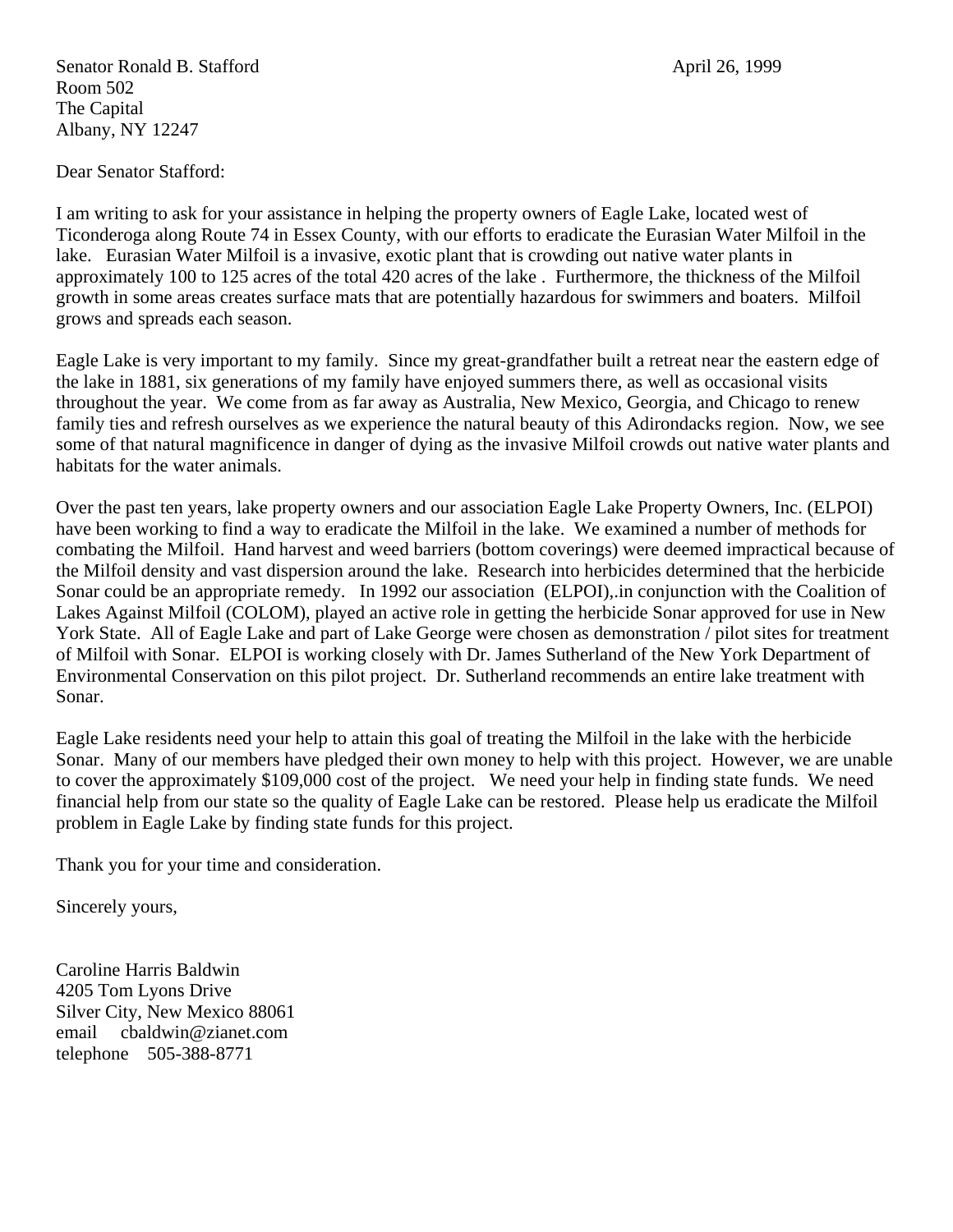Assemblywoman Elizabeth O'C. Little Room 324 Legislative Office Building Albany, NY 12248

Dear Assemblywoman Little:

I am writing to ask for your assistance in helping the property owners of Eagle Lake, located west of Ticonderoga along Route 74 in Essex County, with our efforts to eradicate the Eurasian Water Milfoil in the lake. Eurasian Water Milfoil is a invasive, exotic plant that is crowding out native water plants in approximately 100 to 125 acres of the total 420 acres of the lake . Furthermore, the thickness of the Milfoil growth in some areas creates surface mats that are potentially hazardous for swimmers and boaters. Milfoil grows and spreads each season.

Eagle Lake is very important to my family. Since my great-grandfather built a retreat near the eastern edge of the lake in 1881, six generations of my family have enjoyed summers there, as well as occasional visits throughout the year. We come from as far away as Australia, New Mexico, Georgia, and Chicago to renew family ties and refresh ourselves as we experience the natural beauty of this Adirondacks region. Now, we see some of that natural magnificence in danger of dying as the invasive Milfoil crowds out native water plants and habitats for the water animals.

Over the past ten years, lake property owners and our association Eagle Lake Property Owners, Inc. (ELPOI) have been working to find a way to eradicate the Milfoil in the lake. We examined a number of methods for combating the Milfoil. Hand harvest and weed barriers (bottom coverings) were deemed impractical because of the Milfoil density and vast dispersion around the lake. Research into herbicides determined that the herbicide Sonar could be an appropriate remedy. In 1992 our association (ELPOI),.in conjunction with the Coalition of Lakes Against Milfoil (COLOM), played an active role in getting the herbicide Sonar approved for use in New York State. All of Eagle Lake and part of Lake George were chosen as demonstration / pilot sites for treatment of Milfoil with Sonar. ELPOI is working closely with Dr. James Sutherland of the New York Department of Environmental Conservation on this pilot project. Dr. Sutherland recommends an entire lake treatment with Sonar.

Eagle Lake residents need your help to attain this goal of treating the Milfoil in the lake with the herbicide Sonar. Many of our members have pledged their own money to help with this project. However, we are unable to cover the approximately \$109,000 cost of the project. We need your help in finding state funds. We need financial help from our state so the quality of Eagle Lake can be restored. Please help us eradicate the Milfoil problem in Eagle Lake by finding state funds for this project.

Thank you for your time and consideration.

Sincerely yours,

Caroline Harris Baldwin 4205 Tom Lyons Drive Silver City, New Mexico 88061 email cbaldwin@zianet.com telephone 505-388-8771